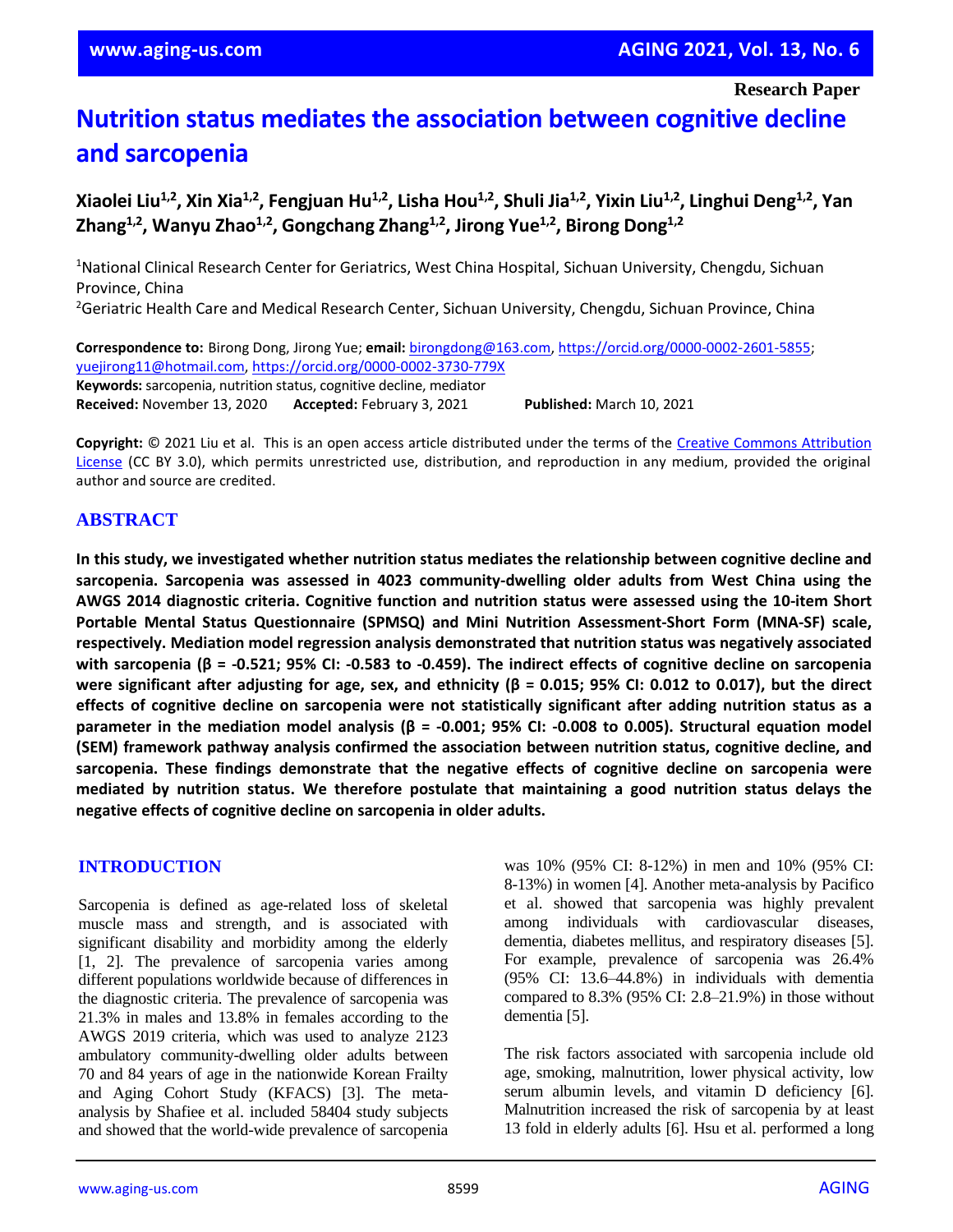term cohort study in older men and showed that the risk of malnutrition was significantly associated with 3-year cognitive decline (OR: 2.07, 95% CI: 1.05-4.08, P =0.036) [7]. Kimura et al. studied older women with mild cognitive impairment and early stage Alzheimer's disease, and showed that malnutrition was common in older adults with mild cognitive decline [8]. This suggested a potential association between cognitive decline, malnutrition, and sarcopenia. These findings also suggested that malnutrition was a key factor that could negatively impact both cognitive decline and sarcopenia. A recent study by Perez-Sousa et al. showed that the negative effect of sarcopenia on daily living activities was mediated by gait speed, thereby suggesting that physical exercise could maintain gait speed and delay sarcopenia in older individuals [9]. Therefore, in this study, we used mediation analysis to determine if nutrition status mediated the effects of cognitive decline on sarcopenia.

## **RESULTS**

#### **Sarcopenia is significantly associated with cognitive decline and nutrition status**

Figure 1 shows the mediation model with 'M' as the mediator variable (nutrition status), 'X' as antecedent variable (cognitive decline), and 'Y' as the outcome variable (sarcopenia). The differences in various clinical characteristics between sarcopenia and non-sarcopenia groups are shown in Table 1. The overall prevalence of sarcopenia in our study was 18.2% based on the AWGS 2014 diagnostic criteria. The prevalence of sarcopenia was 21.5% in men and 16.4% in women. Older study subjects showed higher prevalence of

sarcopenia compared to the younger subjects (50-59yrs 9.1%, 60-69yrs 18.3%, 70-79yrs 39.0%, 80+yrs 67.1%). The prevalence of sarcopenia was higher among individuals belonging to the Yi ethnicity group than other ethnicity groups. The prevalence of sarcopenia was higher among smokers and individuals with poor sleep quality. Individuals with lower education as well as lower weight, height and BMI showed increased prevalence of sarcopenia. Moreover, our study showed that both cognitive decline and malnutrition were significantly associated with sarcopenia, and showed a dosage effect (prevalence of sarcopenia: mild cognitive decline, 17.3%; moderate cognitive decline, 25.5%; severe cognitive decline, 42.9%; malnutrition risk, 24.6%; malnutrition 54.9%).

#### **Nutrition status mediates the association between cognitive decline and sarcopenia**

Table 2 shows the association between cognitive scores of the study subjects and sarcopenia. The regression analysis demonstrated significant association between cognitive score and sarcopenia, and this association was independent of age, gender, ethnicity, life style, sleep quality, depression, anxiety, and chronic disease comorbidity. However, regression analysis showed that the association between cognitive score and sarcopenia was not statistically significant when the model included nutrition score as a parameter  $(p=0.7)$ . This suggested that nutrition status may influence the association between cognitive decline and sarcopenia.

We then performed mediation model analysis to determine if nutrition status mediated the effects of cognitive decline on sarcopenia. As shown in Figure 2,



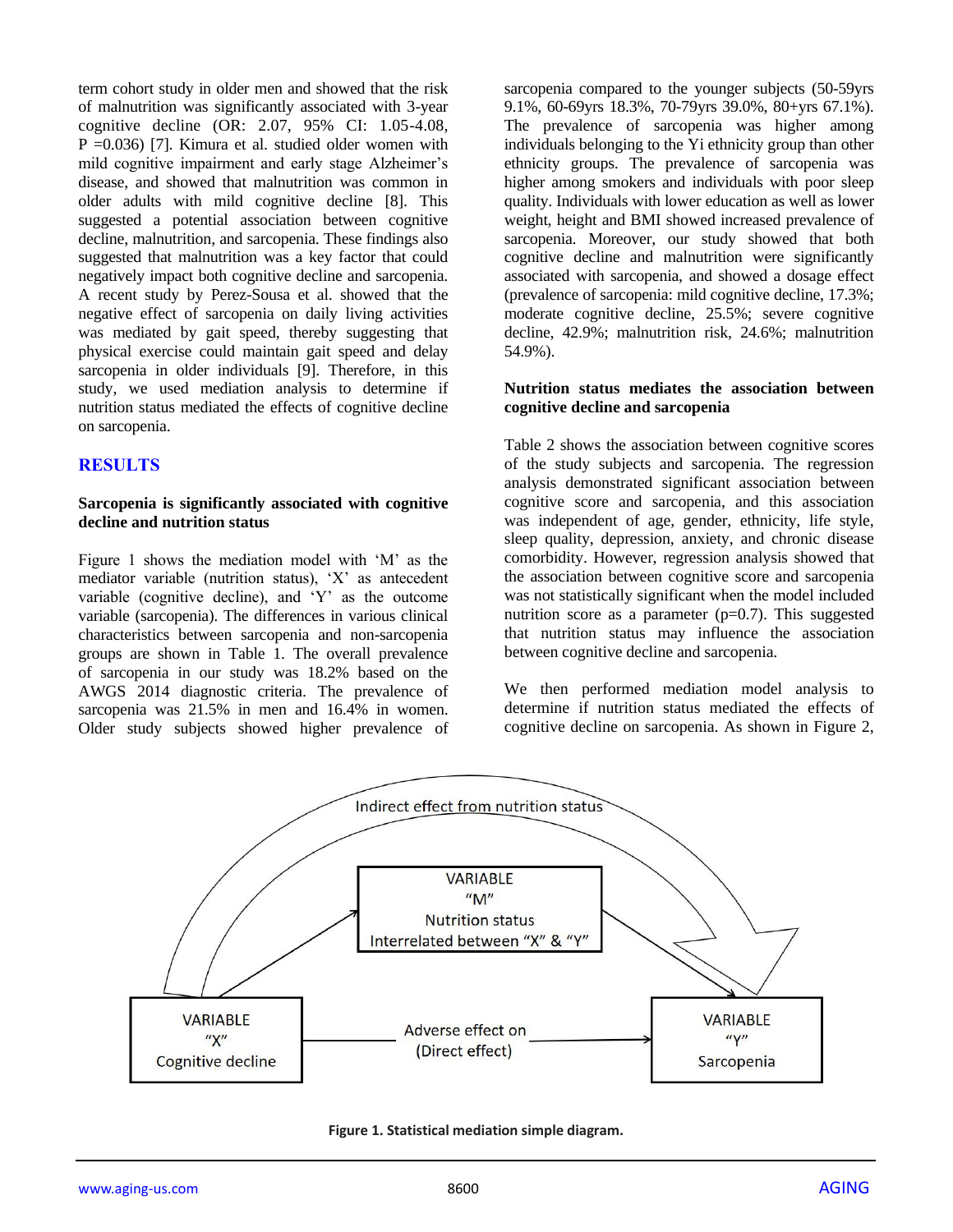**Table 1. Sample characteristics stratified by sarcopenia status(N=4023).**

| Male, $n\frac{6}{6}$<br>1477(36.7)<br>317(21.5)<br>1160(78.5)<br>< .001<br>Female, $n\left(\frac{9}{6}\right)$<br>2546(63.3)<br>417(16.4)<br>2129(83.6)<br>< .001<br>Age, mean(SD)<br>62.2(8.2)<br>67.6(8.7)<br>61.0(7.5)<br>< .001<br>Male, age, mean(SD)<br>61.4(8.1)<br>68.9(8.1)<br>62.2(7.6)<br>< .001<br>Female, age, mean(SD)<br>< .001<br>63.7(8.2)<br>66.7(9.1)<br>60.3(7.4)<br>Age group, $n\left(\frac{6}{6}\right)$<br>50-59<br>1789(44.5)<br>162(9.1)<br>1627(90.9)<br>< .001<br>60-69<br>1559(38.8)<br>285(18.3)<br>1274(81.7)<br>70-79<br>590(14.7)<br>230(39.0)<br>360(61.0)<br>$80 +$<br>85(2.1)<br>57(67.1)<br>28(32.9)<br>Ethnic group, $n\frac{6}{6}$<br>Han<br>< .001<br>1773(44.1)<br>377(21.3)<br>1396(78.7)<br>1025(25.5)<br>179(17.5)<br>846(82.5)<br>Zang<br>987(24.5)<br>112(11.3)<br>875(88.7)<br>Qiang<br>Yi<br>175(4.3)<br>51(29.1)<br>124(70.9)<br>others<br>63(1.6)<br>15(23.8)<br>48(76.2)<br>Educational level, $n(\%)$<br>No formal education<br>1155(28.7)<br>265(22.9)<br>890(77.1)<br>< .001<br><b>Elementary school</b><br>1386(34.5)<br>263(19.0)<br>1123(81.0)<br>Middle school<br>894(22.2)<br>128(14.3)<br>766(85.7)<br><b>High school and above</b><br>588(14.6)<br>78(13.3)<br>510(86.7)<br>Occupation<br><b>White-collar worker</b><br>366(9.1)<br>56(15.3)<br>< .001<br>310(84.7)<br><b>Service worker</b><br>217(5.4)<br>45(20.7)<br>172(79.3)<br><b>Industrial workers</b><br>362(9.0)<br>54(14.9)<br>308(85.1)<br><b>Soldier</b><br>38(0.9)<br>9(23.7)<br>29(76.3)<br><b>Farmers</b><br>2648(65.8)<br>523(19.8)<br>2125(80.2)<br><b>Businessman</b><br>174(4.3)<br>16(9.2)<br>158(90.8)<br><b>Others</b><br>218(5.4)<br>31(14.2)<br>187(85.8)<br>Smoking status, $n\frac{6}{6}$<br>707(17.6)<br>173(24.5)<br>534(75.5)<br>< .001<br>Yes<br>N <sub>0</sub><br>3315(82.4)<br>560(16.9)<br>2755(83.1)<br>Drinking alcohol status, $n\binom{0}{0}$<br>Yes<br>1036(25.8)<br>182(17.6)<br>.509<br>854(82.4)<br>N <sub>0</sub><br>2986(74.2)<br>552(18.5)<br>2434(81.5)<br>Drinking tea status, $n\frac{6}{6}$<br>Yes<br>1942(48.3)<br>393(18.9)<br>1602(81.1)<br>.249<br>No<br>2078(51.7)<br>340(17.5)<br>1685(82.5)<br>Sleeping quality, $n\left(\frac{6}{6}\right)$<br>1888(46.9)<br>373(50.8)<br>.020<br>Yes<br>1515(46.1)<br>No<br>2135(53.1)<br>361(49.2)<br>1774(53.9)<br>Disease comorbidity, $n(\%)$<br>2950(73.3)<br>556(18.8)<br>2394(81.2)<br>.101<br>Yes<br>N <sub>0</sub><br>1073(26.7)<br>895(83.4)<br>178(16.6)<br>Depression status, $n(\%)$<br>Yes<br>724(18.0)<br>150(20.7)<br>574(79.3)<br>.057<br>No<br>3299(82.0)<br>584(17.7)<br>2715(82.3) | Sample characteristics | Total $n=4023$ | Sarcopenia<br>$n=734(18.2)$ | Non-sarcopenia<br>$n=3289(81.8)$ | p value |
|---------------------------------------------------------------------------------------------------------------------------------------------------------------------------------------------------------------------------------------------------------------------------------------------------------------------------------------------------------------------------------------------------------------------------------------------------------------------------------------------------------------------------------------------------------------------------------------------------------------------------------------------------------------------------------------------------------------------------------------------------------------------------------------------------------------------------------------------------------------------------------------------------------------------------------------------------------------------------------------------------------------------------------------------------------------------------------------------------------------------------------------------------------------------------------------------------------------------------------------------------------------------------------------------------------------------------------------------------------------------------------------------------------------------------------------------------------------------------------------------------------------------------------------------------------------------------------------------------------------------------------------------------------------------------------------------------------------------------------------------------------------------------------------------------------------------------------------------------------------------------------------------------------------------------------------------------------------------------------------------------------------------------------------------------------------------------------------------------------------------------------------------------------------------------------------------------------------------------------------------------------------------------------------------------------------------------------------------------------------------------------------------------------------------------------------------------------------------------------------------------------------------------------------------------------------------------------------------------------------|------------------------|----------------|-----------------------------|----------------------------------|---------|
|                                                                                                                                                                                                                                                                                                                                                                                                                                                                                                                                                                                                                                                                                                                                                                                                                                                                                                                                                                                                                                                                                                                                                                                                                                                                                                                                                                                                                                                                                                                                                                                                                                                                                                                                                                                                                                                                                                                                                                                                                                                                                                                                                                                                                                                                                                                                                                                                                                                                                                                                                                                                               |                        |                |                             |                                  |         |
|                                                                                                                                                                                                                                                                                                                                                                                                                                                                                                                                                                                                                                                                                                                                                                                                                                                                                                                                                                                                                                                                                                                                                                                                                                                                                                                                                                                                                                                                                                                                                                                                                                                                                                                                                                                                                                                                                                                                                                                                                                                                                                                                                                                                                                                                                                                                                                                                                                                                                                                                                                                                               |                        |                |                             |                                  |         |
|                                                                                                                                                                                                                                                                                                                                                                                                                                                                                                                                                                                                                                                                                                                                                                                                                                                                                                                                                                                                                                                                                                                                                                                                                                                                                                                                                                                                                                                                                                                                                                                                                                                                                                                                                                                                                                                                                                                                                                                                                                                                                                                                                                                                                                                                                                                                                                                                                                                                                                                                                                                                               |                        |                |                             |                                  |         |
|                                                                                                                                                                                                                                                                                                                                                                                                                                                                                                                                                                                                                                                                                                                                                                                                                                                                                                                                                                                                                                                                                                                                                                                                                                                                                                                                                                                                                                                                                                                                                                                                                                                                                                                                                                                                                                                                                                                                                                                                                                                                                                                                                                                                                                                                                                                                                                                                                                                                                                                                                                                                               |                        |                |                             |                                  |         |
|                                                                                                                                                                                                                                                                                                                                                                                                                                                                                                                                                                                                                                                                                                                                                                                                                                                                                                                                                                                                                                                                                                                                                                                                                                                                                                                                                                                                                                                                                                                                                                                                                                                                                                                                                                                                                                                                                                                                                                                                                                                                                                                                                                                                                                                                                                                                                                                                                                                                                                                                                                                                               |                        |                |                             |                                  |         |
|                                                                                                                                                                                                                                                                                                                                                                                                                                                                                                                                                                                                                                                                                                                                                                                                                                                                                                                                                                                                                                                                                                                                                                                                                                                                                                                                                                                                                                                                                                                                                                                                                                                                                                                                                                                                                                                                                                                                                                                                                                                                                                                                                                                                                                                                                                                                                                                                                                                                                                                                                                                                               |                        |                |                             |                                  |         |
|                                                                                                                                                                                                                                                                                                                                                                                                                                                                                                                                                                                                                                                                                                                                                                                                                                                                                                                                                                                                                                                                                                                                                                                                                                                                                                                                                                                                                                                                                                                                                                                                                                                                                                                                                                                                                                                                                                                                                                                                                                                                                                                                                                                                                                                                                                                                                                                                                                                                                                                                                                                                               |                        |                |                             |                                  |         |
|                                                                                                                                                                                                                                                                                                                                                                                                                                                                                                                                                                                                                                                                                                                                                                                                                                                                                                                                                                                                                                                                                                                                                                                                                                                                                                                                                                                                                                                                                                                                                                                                                                                                                                                                                                                                                                                                                                                                                                                                                                                                                                                                                                                                                                                                                                                                                                                                                                                                                                                                                                                                               |                        |                |                             |                                  |         |
|                                                                                                                                                                                                                                                                                                                                                                                                                                                                                                                                                                                                                                                                                                                                                                                                                                                                                                                                                                                                                                                                                                                                                                                                                                                                                                                                                                                                                                                                                                                                                                                                                                                                                                                                                                                                                                                                                                                                                                                                                                                                                                                                                                                                                                                                                                                                                                                                                                                                                                                                                                                                               |                        |                |                             |                                  |         |
|                                                                                                                                                                                                                                                                                                                                                                                                                                                                                                                                                                                                                                                                                                                                                                                                                                                                                                                                                                                                                                                                                                                                                                                                                                                                                                                                                                                                                                                                                                                                                                                                                                                                                                                                                                                                                                                                                                                                                                                                                                                                                                                                                                                                                                                                                                                                                                                                                                                                                                                                                                                                               |                        |                |                             |                                  |         |
|                                                                                                                                                                                                                                                                                                                                                                                                                                                                                                                                                                                                                                                                                                                                                                                                                                                                                                                                                                                                                                                                                                                                                                                                                                                                                                                                                                                                                                                                                                                                                                                                                                                                                                                                                                                                                                                                                                                                                                                                                                                                                                                                                                                                                                                                                                                                                                                                                                                                                                                                                                                                               |                        |                |                             |                                  |         |
|                                                                                                                                                                                                                                                                                                                                                                                                                                                                                                                                                                                                                                                                                                                                                                                                                                                                                                                                                                                                                                                                                                                                                                                                                                                                                                                                                                                                                                                                                                                                                                                                                                                                                                                                                                                                                                                                                                                                                                                                                                                                                                                                                                                                                                                                                                                                                                                                                                                                                                                                                                                                               |                        |                |                             |                                  |         |
|                                                                                                                                                                                                                                                                                                                                                                                                                                                                                                                                                                                                                                                                                                                                                                                                                                                                                                                                                                                                                                                                                                                                                                                                                                                                                                                                                                                                                                                                                                                                                                                                                                                                                                                                                                                                                                                                                                                                                                                                                                                                                                                                                                                                                                                                                                                                                                                                                                                                                                                                                                                                               |                        |                |                             |                                  |         |
|                                                                                                                                                                                                                                                                                                                                                                                                                                                                                                                                                                                                                                                                                                                                                                                                                                                                                                                                                                                                                                                                                                                                                                                                                                                                                                                                                                                                                                                                                                                                                                                                                                                                                                                                                                                                                                                                                                                                                                                                                                                                                                                                                                                                                                                                                                                                                                                                                                                                                                                                                                                                               |                        |                |                             |                                  |         |
|                                                                                                                                                                                                                                                                                                                                                                                                                                                                                                                                                                                                                                                                                                                                                                                                                                                                                                                                                                                                                                                                                                                                                                                                                                                                                                                                                                                                                                                                                                                                                                                                                                                                                                                                                                                                                                                                                                                                                                                                                                                                                                                                                                                                                                                                                                                                                                                                                                                                                                                                                                                                               |                        |                |                             |                                  |         |
|                                                                                                                                                                                                                                                                                                                                                                                                                                                                                                                                                                                                                                                                                                                                                                                                                                                                                                                                                                                                                                                                                                                                                                                                                                                                                                                                                                                                                                                                                                                                                                                                                                                                                                                                                                                                                                                                                                                                                                                                                                                                                                                                                                                                                                                                                                                                                                                                                                                                                                                                                                                                               |                        |                |                             |                                  |         |
|                                                                                                                                                                                                                                                                                                                                                                                                                                                                                                                                                                                                                                                                                                                                                                                                                                                                                                                                                                                                                                                                                                                                                                                                                                                                                                                                                                                                                                                                                                                                                                                                                                                                                                                                                                                                                                                                                                                                                                                                                                                                                                                                                                                                                                                                                                                                                                                                                                                                                                                                                                                                               |                        |                |                             |                                  |         |
|                                                                                                                                                                                                                                                                                                                                                                                                                                                                                                                                                                                                                                                                                                                                                                                                                                                                                                                                                                                                                                                                                                                                                                                                                                                                                                                                                                                                                                                                                                                                                                                                                                                                                                                                                                                                                                                                                                                                                                                                                                                                                                                                                                                                                                                                                                                                                                                                                                                                                                                                                                                                               |                        |                |                             |                                  |         |
|                                                                                                                                                                                                                                                                                                                                                                                                                                                                                                                                                                                                                                                                                                                                                                                                                                                                                                                                                                                                                                                                                                                                                                                                                                                                                                                                                                                                                                                                                                                                                                                                                                                                                                                                                                                                                                                                                                                                                                                                                                                                                                                                                                                                                                                                                                                                                                                                                                                                                                                                                                                                               |                        |                |                             |                                  |         |
|                                                                                                                                                                                                                                                                                                                                                                                                                                                                                                                                                                                                                                                                                                                                                                                                                                                                                                                                                                                                                                                                                                                                                                                                                                                                                                                                                                                                                                                                                                                                                                                                                                                                                                                                                                                                                                                                                                                                                                                                                                                                                                                                                                                                                                                                                                                                                                                                                                                                                                                                                                                                               |                        |                |                             |                                  |         |
|                                                                                                                                                                                                                                                                                                                                                                                                                                                                                                                                                                                                                                                                                                                                                                                                                                                                                                                                                                                                                                                                                                                                                                                                                                                                                                                                                                                                                                                                                                                                                                                                                                                                                                                                                                                                                                                                                                                                                                                                                                                                                                                                                                                                                                                                                                                                                                                                                                                                                                                                                                                                               |                        |                |                             |                                  |         |
|                                                                                                                                                                                                                                                                                                                                                                                                                                                                                                                                                                                                                                                                                                                                                                                                                                                                                                                                                                                                                                                                                                                                                                                                                                                                                                                                                                                                                                                                                                                                                                                                                                                                                                                                                                                                                                                                                                                                                                                                                                                                                                                                                                                                                                                                                                                                                                                                                                                                                                                                                                                                               |                        |                |                             |                                  |         |
|                                                                                                                                                                                                                                                                                                                                                                                                                                                                                                                                                                                                                                                                                                                                                                                                                                                                                                                                                                                                                                                                                                                                                                                                                                                                                                                                                                                                                                                                                                                                                                                                                                                                                                                                                                                                                                                                                                                                                                                                                                                                                                                                                                                                                                                                                                                                                                                                                                                                                                                                                                                                               |                        |                |                             |                                  |         |
|                                                                                                                                                                                                                                                                                                                                                                                                                                                                                                                                                                                                                                                                                                                                                                                                                                                                                                                                                                                                                                                                                                                                                                                                                                                                                                                                                                                                                                                                                                                                                                                                                                                                                                                                                                                                                                                                                                                                                                                                                                                                                                                                                                                                                                                                                                                                                                                                                                                                                                                                                                                                               |                        |                |                             |                                  |         |
|                                                                                                                                                                                                                                                                                                                                                                                                                                                                                                                                                                                                                                                                                                                                                                                                                                                                                                                                                                                                                                                                                                                                                                                                                                                                                                                                                                                                                                                                                                                                                                                                                                                                                                                                                                                                                                                                                                                                                                                                                                                                                                                                                                                                                                                                                                                                                                                                                                                                                                                                                                                                               |                        |                |                             |                                  |         |
|                                                                                                                                                                                                                                                                                                                                                                                                                                                                                                                                                                                                                                                                                                                                                                                                                                                                                                                                                                                                                                                                                                                                                                                                                                                                                                                                                                                                                                                                                                                                                                                                                                                                                                                                                                                                                                                                                                                                                                                                                                                                                                                                                                                                                                                                                                                                                                                                                                                                                                                                                                                                               |                        |                |                             |                                  |         |
|                                                                                                                                                                                                                                                                                                                                                                                                                                                                                                                                                                                                                                                                                                                                                                                                                                                                                                                                                                                                                                                                                                                                                                                                                                                                                                                                                                                                                                                                                                                                                                                                                                                                                                                                                                                                                                                                                                                                                                                                                                                                                                                                                                                                                                                                                                                                                                                                                                                                                                                                                                                                               |                        |                |                             |                                  |         |
|                                                                                                                                                                                                                                                                                                                                                                                                                                                                                                                                                                                                                                                                                                                                                                                                                                                                                                                                                                                                                                                                                                                                                                                                                                                                                                                                                                                                                                                                                                                                                                                                                                                                                                                                                                                                                                                                                                                                                                                                                                                                                                                                                                                                                                                                                                                                                                                                                                                                                                                                                                                                               |                        |                |                             |                                  |         |
|                                                                                                                                                                                                                                                                                                                                                                                                                                                                                                                                                                                                                                                                                                                                                                                                                                                                                                                                                                                                                                                                                                                                                                                                                                                                                                                                                                                                                                                                                                                                                                                                                                                                                                                                                                                                                                                                                                                                                                                                                                                                                                                                                                                                                                                                                                                                                                                                                                                                                                                                                                                                               |                        |                |                             |                                  |         |
|                                                                                                                                                                                                                                                                                                                                                                                                                                                                                                                                                                                                                                                                                                                                                                                                                                                                                                                                                                                                                                                                                                                                                                                                                                                                                                                                                                                                                                                                                                                                                                                                                                                                                                                                                                                                                                                                                                                                                                                                                                                                                                                                                                                                                                                                                                                                                                                                                                                                                                                                                                                                               |                        |                |                             |                                  |         |
|                                                                                                                                                                                                                                                                                                                                                                                                                                                                                                                                                                                                                                                                                                                                                                                                                                                                                                                                                                                                                                                                                                                                                                                                                                                                                                                                                                                                                                                                                                                                                                                                                                                                                                                                                                                                                                                                                                                                                                                                                                                                                                                                                                                                                                                                                                                                                                                                                                                                                                                                                                                                               |                        |                |                             |                                  |         |
|                                                                                                                                                                                                                                                                                                                                                                                                                                                                                                                                                                                                                                                                                                                                                                                                                                                                                                                                                                                                                                                                                                                                                                                                                                                                                                                                                                                                                                                                                                                                                                                                                                                                                                                                                                                                                                                                                                                                                                                                                                                                                                                                                                                                                                                                                                                                                                                                                                                                                                                                                                                                               |                        |                |                             |                                  |         |
|                                                                                                                                                                                                                                                                                                                                                                                                                                                                                                                                                                                                                                                                                                                                                                                                                                                                                                                                                                                                                                                                                                                                                                                                                                                                                                                                                                                                                                                                                                                                                                                                                                                                                                                                                                                                                                                                                                                                                                                                                                                                                                                                                                                                                                                                                                                                                                                                                                                                                                                                                                                                               |                        |                |                             |                                  |         |
|                                                                                                                                                                                                                                                                                                                                                                                                                                                                                                                                                                                                                                                                                                                                                                                                                                                                                                                                                                                                                                                                                                                                                                                                                                                                                                                                                                                                                                                                                                                                                                                                                                                                                                                                                                                                                                                                                                                                                                                                                                                                                                                                                                                                                                                                                                                                                                                                                                                                                                                                                                                                               |                        |                |                             |                                  |         |
|                                                                                                                                                                                                                                                                                                                                                                                                                                                                                                                                                                                                                                                                                                                                                                                                                                                                                                                                                                                                                                                                                                                                                                                                                                                                                                                                                                                                                                                                                                                                                                                                                                                                                                                                                                                                                                                                                                                                                                                                                                                                                                                                                                                                                                                                                                                                                                                                                                                                                                                                                                                                               |                        |                |                             |                                  |         |
|                                                                                                                                                                                                                                                                                                                                                                                                                                                                                                                                                                                                                                                                                                                                                                                                                                                                                                                                                                                                                                                                                                                                                                                                                                                                                                                                                                                                                                                                                                                                                                                                                                                                                                                                                                                                                                                                                                                                                                                                                                                                                                                                                                                                                                                                                                                                                                                                                                                                                                                                                                                                               |                        |                |                             |                                  |         |
|                                                                                                                                                                                                                                                                                                                                                                                                                                                                                                                                                                                                                                                                                                                                                                                                                                                                                                                                                                                                                                                                                                                                                                                                                                                                                                                                                                                                                                                                                                                                                                                                                                                                                                                                                                                                                                                                                                                                                                                                                                                                                                                                                                                                                                                                                                                                                                                                                                                                                                                                                                                                               |                        |                |                             |                                  |         |
|                                                                                                                                                                                                                                                                                                                                                                                                                                                                                                                                                                                                                                                                                                                                                                                                                                                                                                                                                                                                                                                                                                                                                                                                                                                                                                                                                                                                                                                                                                                                                                                                                                                                                                                                                                                                                                                                                                                                                                                                                                                                                                                                                                                                                                                                                                                                                                                                                                                                                                                                                                                                               |                        |                |                             |                                  |         |
|                                                                                                                                                                                                                                                                                                                                                                                                                                                                                                                                                                                                                                                                                                                                                                                                                                                                                                                                                                                                                                                                                                                                                                                                                                                                                                                                                                                                                                                                                                                                                                                                                                                                                                                                                                                                                                                                                                                                                                                                                                                                                                                                                                                                                                                                                                                                                                                                                                                                                                                                                                                                               |                        |                |                             |                                  |         |
|                                                                                                                                                                                                                                                                                                                                                                                                                                                                                                                                                                                                                                                                                                                                                                                                                                                                                                                                                                                                                                                                                                                                                                                                                                                                                                                                                                                                                                                                                                                                                                                                                                                                                                                                                                                                                                                                                                                                                                                                                                                                                                                                                                                                                                                                                                                                                                                                                                                                                                                                                                                                               |                        |                |                             |                                  |         |
|                                                                                                                                                                                                                                                                                                                                                                                                                                                                                                                                                                                                                                                                                                                                                                                                                                                                                                                                                                                                                                                                                                                                                                                                                                                                                                                                                                                                                                                                                                                                                                                                                                                                                                                                                                                                                                                                                                                                                                                                                                                                                                                                                                                                                                                                                                                                                                                                                                                                                                                                                                                                               |                        |                |                             |                                  |         |
|                                                                                                                                                                                                                                                                                                                                                                                                                                                                                                                                                                                                                                                                                                                                                                                                                                                                                                                                                                                                                                                                                                                                                                                                                                                                                                                                                                                                                                                                                                                                                                                                                                                                                                                                                                                                                                                                                                                                                                                                                                                                                                                                                                                                                                                                                                                                                                                                                                                                                                                                                                                                               |                        |                |                             |                                  |         |
|                                                                                                                                                                                                                                                                                                                                                                                                                                                                                                                                                                                                                                                                                                                                                                                                                                                                                                                                                                                                                                                                                                                                                                                                                                                                                                                                                                                                                                                                                                                                                                                                                                                                                                                                                                                                                                                                                                                                                                                                                                                                                                                                                                                                                                                                                                                                                                                                                                                                                                                                                                                                               |                        |                |                             |                                  |         |
|                                                                                                                                                                                                                                                                                                                                                                                                                                                                                                                                                                                                                                                                                                                                                                                                                                                                                                                                                                                                                                                                                                                                                                                                                                                                                                                                                                                                                                                                                                                                                                                                                                                                                                                                                                                                                                                                                                                                                                                                                                                                                                                                                                                                                                                                                                                                                                                                                                                                                                                                                                                                               |                        |                |                             |                                  |         |
|                                                                                                                                                                                                                                                                                                                                                                                                                                                                                                                                                                                                                                                                                                                                                                                                                                                                                                                                                                                                                                                                                                                                                                                                                                                                                                                                                                                                                                                                                                                                                                                                                                                                                                                                                                                                                                                                                                                                                                                                                                                                                                                                                                                                                                                                                                                                                                                                                                                                                                                                                                                                               |                        |                |                             |                                  |         |
|                                                                                                                                                                                                                                                                                                                                                                                                                                                                                                                                                                                                                                                                                                                                                                                                                                                                                                                                                                                                                                                                                                                                                                                                                                                                                                                                                                                                                                                                                                                                                                                                                                                                                                                                                                                                                                                                                                                                                                                                                                                                                                                                                                                                                                                                                                                                                                                                                                                                                                                                                                                                               |                        |                |                             |                                  |         |
|                                                                                                                                                                                                                                                                                                                                                                                                                                                                                                                                                                                                                                                                                                                                                                                                                                                                                                                                                                                                                                                                                                                                                                                                                                                                                                                                                                                                                                                                                                                                                                                                                                                                                                                                                                                                                                                                                                                                                                                                                                                                                                                                                                                                                                                                                                                                                                                                                                                                                                                                                                                                               |                        |                |                             |                                  |         |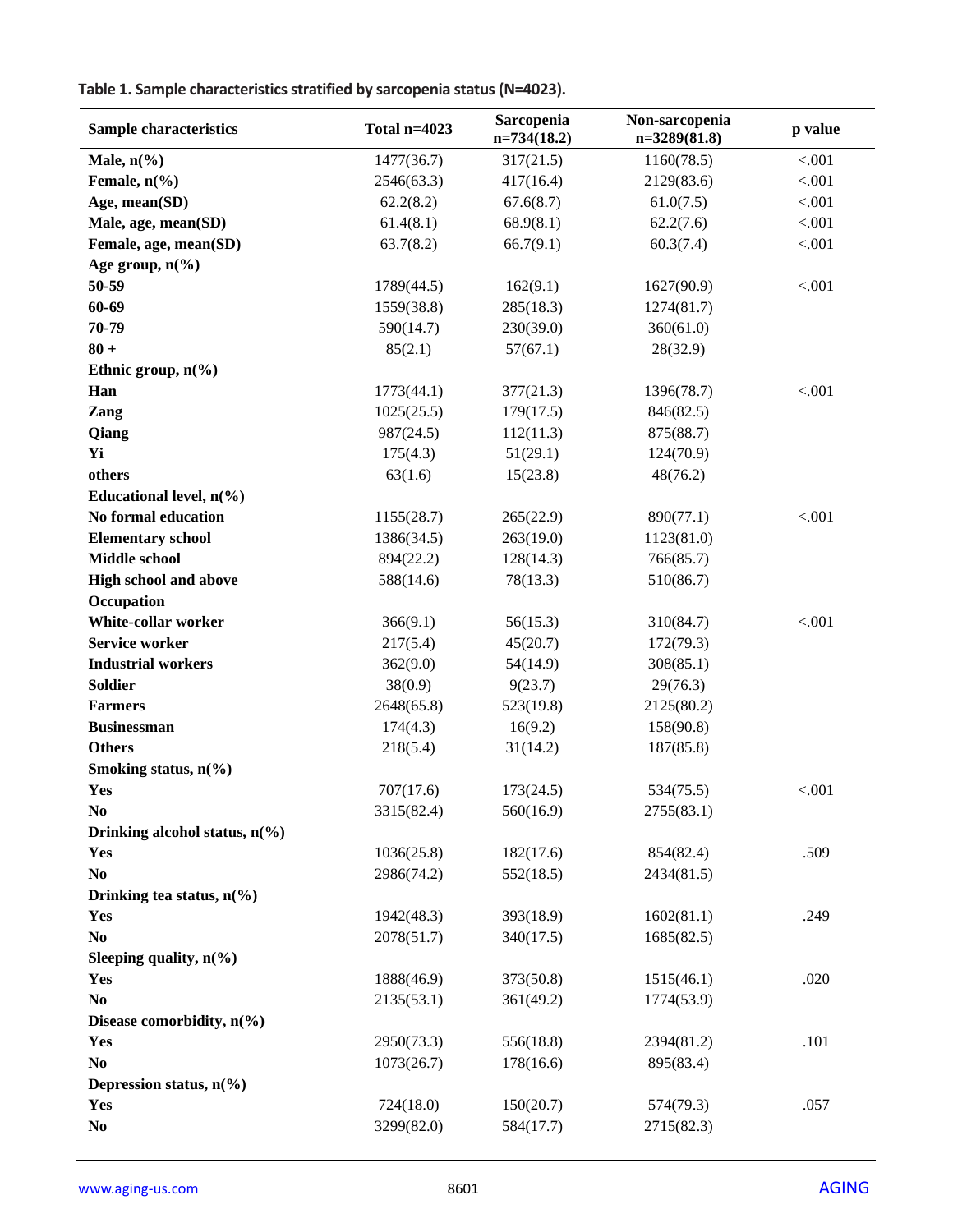| Anxiety status, $n\frac{6}{6}$ |             |             |            |          |
|--------------------------------|-------------|-------------|------------|----------|
| Yes                            | 779(19.4)   | 139(17.8)   | 640(82.2)  | .746     |
| N <sub>0</sub>                 | 3244(80.6)  | 595(18.3)   | 2649(81.7) |          |
| Anthropometry, mean(SD)        |             |             |            |          |
| Weight (kg)                    | 62.2(11.2)  | 51.9(8.2)   | 64.5(10.5) | < 0.001  |
| Height (cm)                    | 156.4(8.1)  | 152.9(8.1)  | 157.2(7.9) | < .001   |
| <b>BMI</b> ( $kg/m2$ )         | 25.3(3.8)   | 22.0(2.7)   | 26.1(3.6)  | < .001   |
| Gait speed (m/s)               | 0.86(0.27)  | 0.75(0.27)  | 0.88(0.26) | < .001   |
| Grip strength (kg)             | 22.3(8.7)   | 17.9(6.9)   | 23.2(8.7)  | < .001   |
| $SMI$ (kg/m <sup>2</sup> )     | 6.6(0.9)    | 5.7(0.7)    | 6.8(0.9)   | < .001   |
| Cognitive score*               | $1(0-2)$    | $1(0-2)$    | $1(0-2)$   | < .001   |
| Mild cognitive decline         | 3577(88.9)  | 619(17.3)   | 2958(82.7) | < .001   |
| Moderate cognitive decline     | 439(10.9)   | 112(25.5)   | 327(74.5)  |          |
| Severe cognitive decline       | 7(0.2)      | 3(42.9)     | 4(57.1)    |          |
| <b>Nutrition status score*</b> | $11(10-12)$ | $11(10-12)$ | $10(9-11)$ | < 0.001  |
| <b>Normal</b>                  | 1725(42.9)  | 142(8.2)    | 1583(91.8) | ${<}001$ |
| <b>Malnutrition risk</b>       | 2207(54.9)  | 542(24.6)   | 1665(75.4) |          |
| <b>Malnutrition</b>            | 91(2.3)     | 50(54.9)    | 41(45.1)   |          |

Note. Means ± standard deviation was shown. Others=other nationalities including Zhuang, Manchu, Hui, Mongolia, Tujia nationalities. Data are shown using % or mean (standard deviation). P values were calculated with chi-squared tests and Student's t tests for categorical and continuous variables, respectively.\* These variables are presented as median (interquartile range).

| Outcome variable |                        | <b>OR</b> | P-value | 95% CI             |
|------------------|------------------------|-----------|---------|--------------------|
|                  | sarcopenia             |           |         |                    |
|                  | <b>Cognitive score</b> | 1.162     | < 0.001 | 1.111 to 1.215     |
| Model 1          | gender                 | 1.323     | 0.002   | 1.113 to 1.572     |
|                  | age                    | 1.096     | < 0.001 | 1.085 to 1.108     |
|                  | <b>Ethnic groups</b>   | 1.343     | 0.001   | 1.137 to 1.587     |
|                  | <b>Cognitive score</b> | 1.157     | < 0.001 | 1.054 to 1.187     |
|                  | gender                 | 1.236     | 0.123   | 0.953 to 1.497     |
|                  | age                    | 1.096     | < 0.001 | 1.085 to 1.108     |
| Model 2          | <b>Ethnic groups</b>   | 1.290     | 0.003   | 1.088 to 1.530     |
|                  | <b>Drinking</b>        | 0.743     | 0.006   | $0.601$ to $0.920$ |
|                  | <b>Smoking</b>         | 1.537     | 0.001   | 1.202 to 1.965     |
|                  | <b>Drinking</b> tea    | 0.982     | 0.839   | 0.823 to 1.172     |
|                  | <b>Sleep quality</b>   | 1.064     | 0.469   | 0.899 to 1.259     |
|                  | <b>Cognitive score</b> | 1.149     | < 0.001 | 1.098 to 1.203     |
|                  | gender                 | 1.245     | 0.047   | 1.003 to 1.545     |
|                  | age                    | 1.097     | 1.097   | 1.085 to 1.108     |
|                  | <b>Ethnic groups</b>   | 1.313     | 0.002   | 1.105 to 1.559     |
| Model 3          | <b>Drinking</b>        | 0.740     | 0.006   | 0.598 to 0.916     |
|                  | <b>Smoking</b>         | 1.527     | 0.001   | 1.194 to 1.953     |
|                  | <b>Drinking</b> tea    | 0.994     | 0.943   | 0.832 to 1.186     |
|                  | <b>Sleep quality</b>   | 1.043     | 0.628   | 0.879 to 1.238     |
|                  |                        |           |         |                    |

**Table 2. Associations between cognitive status and sarcopenia in older adults.**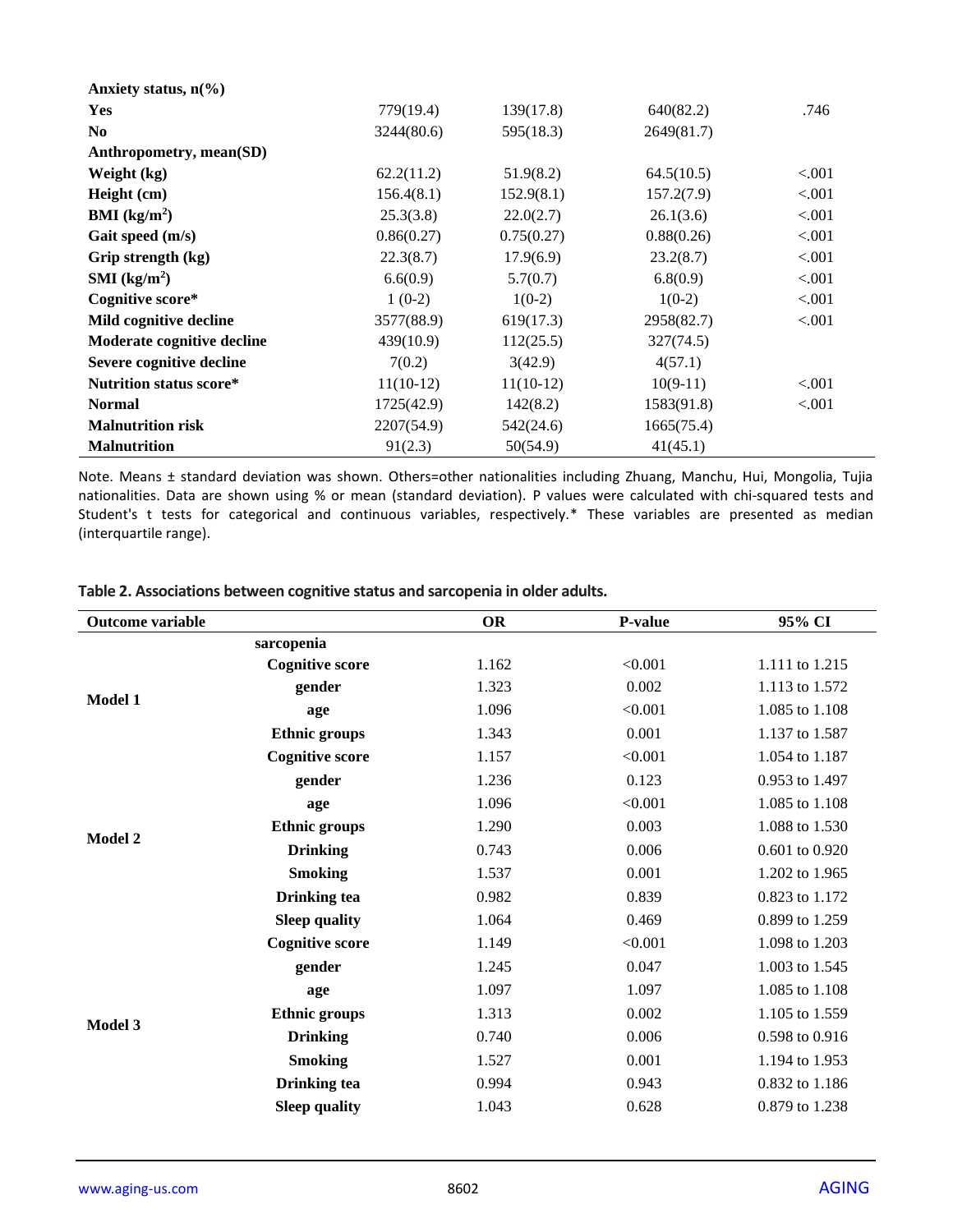|                | <b>Chronic disease</b>  | 1.227 | 0.036   | 1.014 to 1.486            |
|----------------|-------------------------|-------|---------|---------------------------|
|                | depression              | 1.211 | 0.083   | 0.975 to 1.505            |
|                | anxiety                 | 0.977 | 0.977   | 0.782 to 1.219            |
| <b>Model 4</b> | <b>Cognitive score</b>  | 0.988 | 0.700   | $0.930 \text{ to } 1.050$ |
|                | gender                  | 1.176 | 0.177   | 0.929 to 1.487            |
|                | age                     | 1.097 | < 0.001 | 1.085 to 1.110            |
|                | <b>Ethnic groups</b>    | 1.427 | < 0.001 | 1.184 to 1.718            |
|                | <b>Drinking</b>         | 0.775 | 0.029   | $0.616$ to $0.975$        |
|                | <b>Smoking</b>          | 1.369 | 0.021   | 1.048 to 1.789            |
|                | <b>Drinking tea</b>     | 1.117 | 0.262   | 0.920 to 1.357            |
|                | <b>Sleep quality</b>    | 1.019 | 0.846   | 0.846 to 1.226            |
|                | <b>Chronic disease</b>  | 1.149 | 0.187   | 0.935 to 1.412            |
|                | depression              | 1.088 | 0.492   | 0.855 to 1.384            |
|                | anxiety                 | 0.931 | 0.567   | 0.730 to 1.188            |
|                | <b>Nutrition status</b> | 0.601 | < 0.001 | $0.564$ to $0.640$        |

Note. Multiple logistic regression analysis between cognitive score and sarcopenia. Model 1 = adjusted by gender, age, and ethnic group; Model 2 = adjusted by Model 1 +life styles (smoking, drinking alcohol and drinking tea), sleep quality; Model 3 = adjusted by Model 2+chronic disease comorbidity, depression and anxiety. Model 4= adjusted by Model 3+nutrition status.

regression analysis showed that cognitive decline correlated with worse nutrition status ( $\beta$  = -0.235; 95%) CI: -0.265 to -0.206), and nutrition status score showed direct association with sarcopenia (β = -0.521; 95% CI: -0.583 to -0.459). The indirect effects of cognitive decline on sarcopenia were statistically significant (β = 0.015; 95% CI: 0.012 to 0.017), but the direct effects of cognitive decline on sarcopenia were not statistically significant ( $\beta$  = -0.001; 95% CI: -0.008 to 0.005). However, the total effect of cognitive decline on sarcopenia was statistically significant ( $\beta = 0.013$ ; 95% CI: 0.006 to 0.020). This suggested that nutrition status mediates the association between cognitive decline and sarcopenia.



**Figure 2. Nutrition status as mediator of the effect of cognitive decline on sarcopenia.**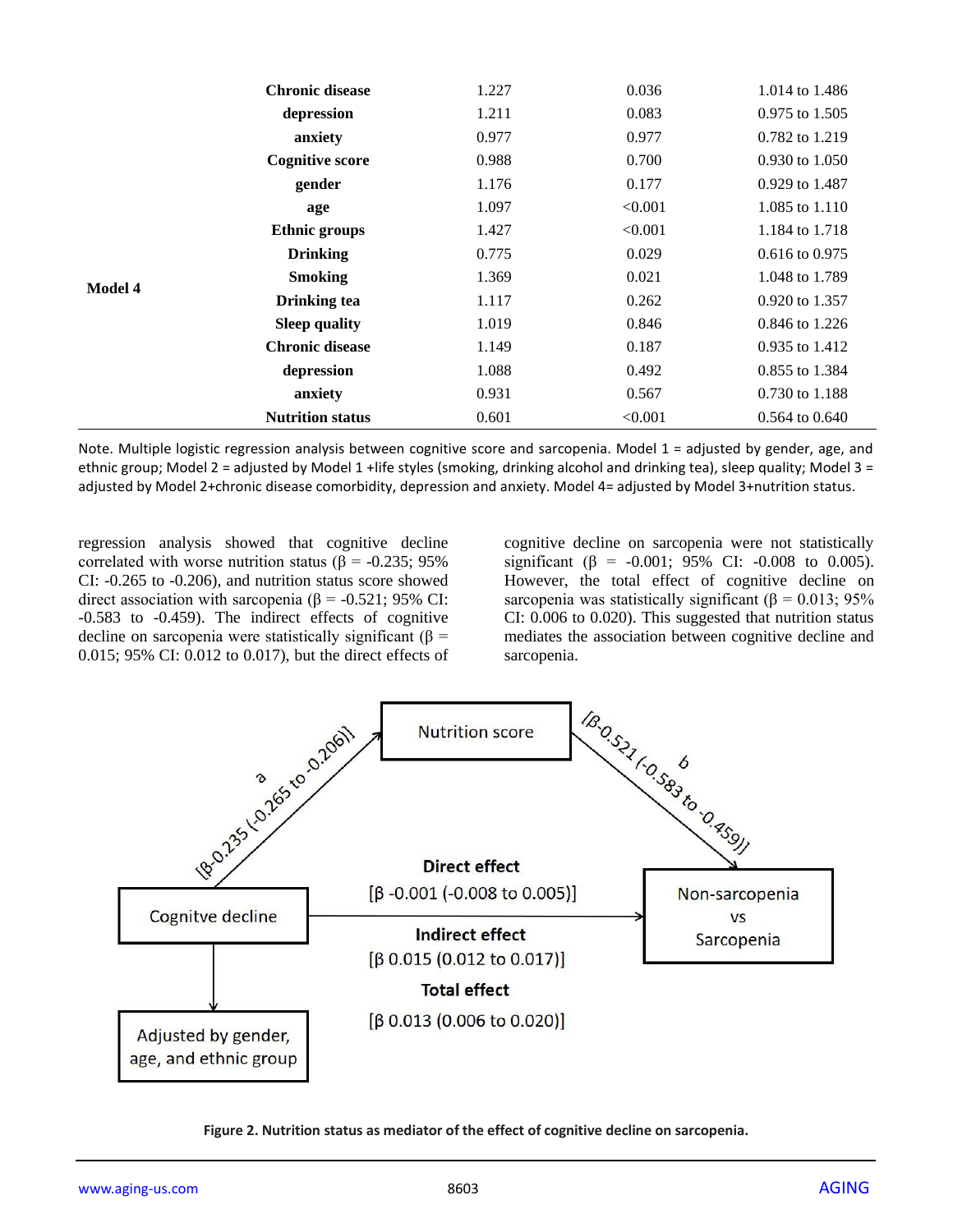#### **SEM pathway analysis confirms the association between sarcopenia, cognitive decline, and nutrition status**

We then performed path analysis using the structural equation model (SEM) framework. As shown in Figure 3, SEM pathway analysis showed that the correlation between cognitive decline and sarcopenia was positive (SEM co-efficient: 0.02), but, the association between cognitive decline and nutrition status was negative (SEM co-efficient: -0.26). Moreover, the correlation between nutrition status and sarcopenia was negative (SEM coefficient: -0.29). Furthermore, age, gender and ethnicity showed different positive estimate coefficients compared to cognitive decline, nutrition status and sarcopenia. The P value of the entire pathway in the SEM structure model was statistically significant. These results further confirmed the association between sarcopenia, nutrition status, and cognitive decline.

## **DISCUSSION**

To the best of our knowledge, this is the first study to evaluate the mediating role of nutrition status in the relationship between cognitive decline and sarcopenia. Our study demonstrates that nutrition status mediates the effects of cognitive decline on sarcopenia in older adults. Older adults with early characteristics of cognitive decline and better nutrition status are less likely to develop sarcopenia. Therefore, better nutrition status ameliorates negative effects of cognitive decline on sarcopenia.

The overall prevalence of sarcopenia in our study population was 18.2% based on the AWGS 2014 diagnostic criteria. This was higher than the previously published meta-analysis by Tian et al., which reported a sarcopenia prevalence of 11% in community-dwelling Chinese individuals aged 60 years and older [10]. The higher prevalence of sarcopenia in this study may be due to several reasons. Firstly, the higher prevalence of sarcopenia might be related to the poor economic status of our study subjects in rural west China. Dorosty et al. reported that the odd risk of sarcopenia was more likely 0.97 times higher in the lower socioeconomic class compared to those in the middle- and high-income classes [11]. Secondly, most of the study subjects in our study were farmers who lived alone and showed poor sleep quality and lower education levels. These factors are well recognized risk factors of sarcopenia [6]. Thirdly, the participants in our study belonged to various ethnicity groups, including Zang, Qiang, Yi and others. Most of them lived in huge mountainous regions and vast grasslands where medical resources were poor. Moreover, people living in these areas did not pay attention to their health. As a result, chronic disease burden was high in these ethnicity groups and potentially contributed to the higher prevalence of sarcopenia. It is also plausible that the AWGS 2014 diagnostic criteria were not optimal for this group of study subjects. Therefore, in the future, specific cutoff points based on the local factors need to be taken into account while diagnosing sarcopenia. Our study included 4500 participants with 2873 women and 1627 men. The prevalence of sarcopenia in men was higher than women in our study (21.5% vs. 16.4%). Previous studies have shown that women are more prone to sarcopenia than men because of hormonal levels such as estrogen, androgen, cortisol and so on [12]. However, our study was consistent with a previous meta-analysis by



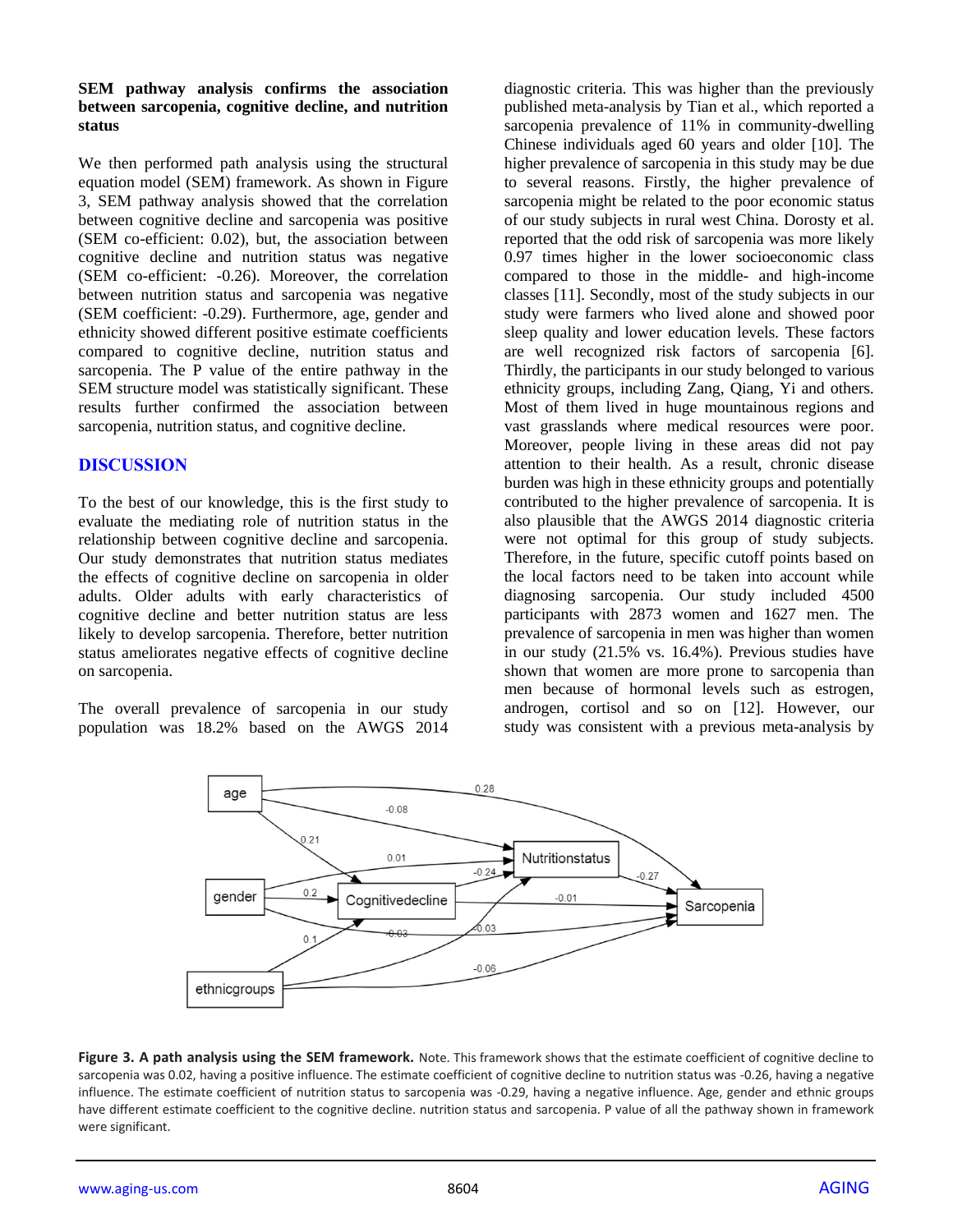Tian et al., which reported that the prevalence of sarcopenia in elderly Chinese men was 1.5 times higher than women [10]. Another possible reason for this trend could be that the mean age of men in our study was higher compared to the women (63 years vs. 61 years).

Our results clearly show that smokers and individuals with poor sleep quality show higher prevalence of sarcopenia. Several epidemiological studies have shown increased prevalence of sarcopenia in elderly long-time smokers [10]. The components of cigarette smoke (CS) increase oxidative stress either directly or by activation of nicotinamide adenine dinucleotide phosphate (NADPH) oxidases (NOXs) in the skeletal muscle tissues that promote phosphorylation of p38 MAPK and activation of NF-kB, which subsequently upregulate muscle-specific E3 ubiquitin ligases that cause muscle degradation [13]. A recent meta-analysis showed that prevalence of sarcopenia was higher in older adults with inadequate sleep [14]. Individuals with poor sleep quality show elevated levels of cortisol, a catabolic hormone that promotes protein degradation, and lower levels of IGF-1, an anabolic hormone that promotes protein synthesis, thereby causing increased muscle degradation and loss of muscle mass [15, 16]. Moreover, sleep deprived individuals show higher circulating levels of c-reactive protein (CRP), which is associated with muscular atrophy [2].

The relationship between cognitive decline and sarcopenia is complex and bidirectional, and most likely regulated by several mechanisms. Firstly, older adults with cognitive decline demonstrate reduced physical activity and dietary intake, which triggers excessive muscle loss and accelerates sarcopenia [17]. Secondly, increased levels of pro-inflammatory factors interleukin-6 (IL-6) and tumor necrosis factor- $\alpha$  (TNF- $\alpha$ ) are reported in patients with sarcopenia [18] and Alzheimer's cognitive impairment [19]. Thirdly, products of oxidative and nitrosative stress accumulate during aging and promote cognitive impairment [20]. Excessive oxidative stress alters the homeostatic balance between protein synthesis and breakdown, induces mitochondrial dysfunction and apoptosis, all of which promotes agerelated muscle atrophy and eventually sarcopenia [21]. Furthermore, aberrant changes in the levels and activity of neurotransmitters in the central nervous system and inadequate distribution of oxygen to the brain in cognitive impaired individuals reduce muscle activity and contribute to sarcopenia [22].

In our study, we demonstrated that nutrition status is a critical mediator of the relationship between cognitive decline and sarcopenia. The mediation model and SEM framework pathway analyses showed that indirect effects of cognitive decline on sarcopenia were significant  $(β = 0.015; 95% CI: 0.012$  to 0.017) after adjusting for age, sex, and ethnicity, but the direct effects of cognitive decline on sarcopenia were not statistically significant when analyzed in combination with nutrition status ( $\beta$  = -0.001; 95% CI: -0.008 to 0.005). This suggested that nutrition status mediated the association between cognitive decline and sarcopenia. Besides, SEM framework pathway analysis confirmed the results of the mediation analysis. There are several plausible explanations for our findings. Firstly, there is a close relationship between cognitive decline, nutrition status, and sarcopenia. Kang et al. demonstrated that nutritional deficiency in early life was associated with age-related cognitive decline [23]. Assis et al. reported that early identification of malnutrition through nutritional assessments helped prevent cognitive impairment in many cases [24]. Moreover, malnutrition promotes chronic low-grade inflammation, as observed in the malnutrition-inflammation-complex syndrome (MICS) [25]. Therefore, malnutrition promotes cognitive decline, which further increases the risk of sarcopenia and affects the daily living activities in the elderly [24]. Secondly, the earliest signs of cognitive decline include reduced ability to prepare food, forgetting to eat, and inability to access food, all of which can impair oral food intake and result in malnutrition [26]. Thirdly, our findings confirm previous reports that show that individuals with sarcopenia are associated with worse nutritional status [27] and cognitive decline [28]. Consequently, improving nutrition levels in older adults can maintain muscle mass and prevent sarcopenia. Cerri et al. reported that sarcopenia was highly prevalent in a population of hospitalized elderly individuals that were malnourished or at risk of malnutrition and was associated with increased risk of short-term mortality [29]. Malnutrition is characterized by muscle atrophy and overall decline in body muscle mass [30]. Skeletal muscle tissue constitutes majority of the protein-rich lean body mass and its atrophy significantly reduces muscle strength as shown by reduced hand grip strength (HGS) and muscle strength [31].

There are several limitations in this study. For example, smaller sample size, characteristics of the study population such as most participants in our study were relatively healthy, study design was cross-sectional study, and type of sampling did not cover all the cities in west China. All of these are potential source of bias. Another limitation of our study is that we used BIA alone to assess body composition of the study subjects. EWGSOP reviewed several tools to evaluate body composition and identified dual-energy X-ray absorptiometry and BIA as the most suitable techniques to clinically determine body composition of our study subjects. However, we conducted a centralized investigation and not a household survey. Hence, most of the participants who came to the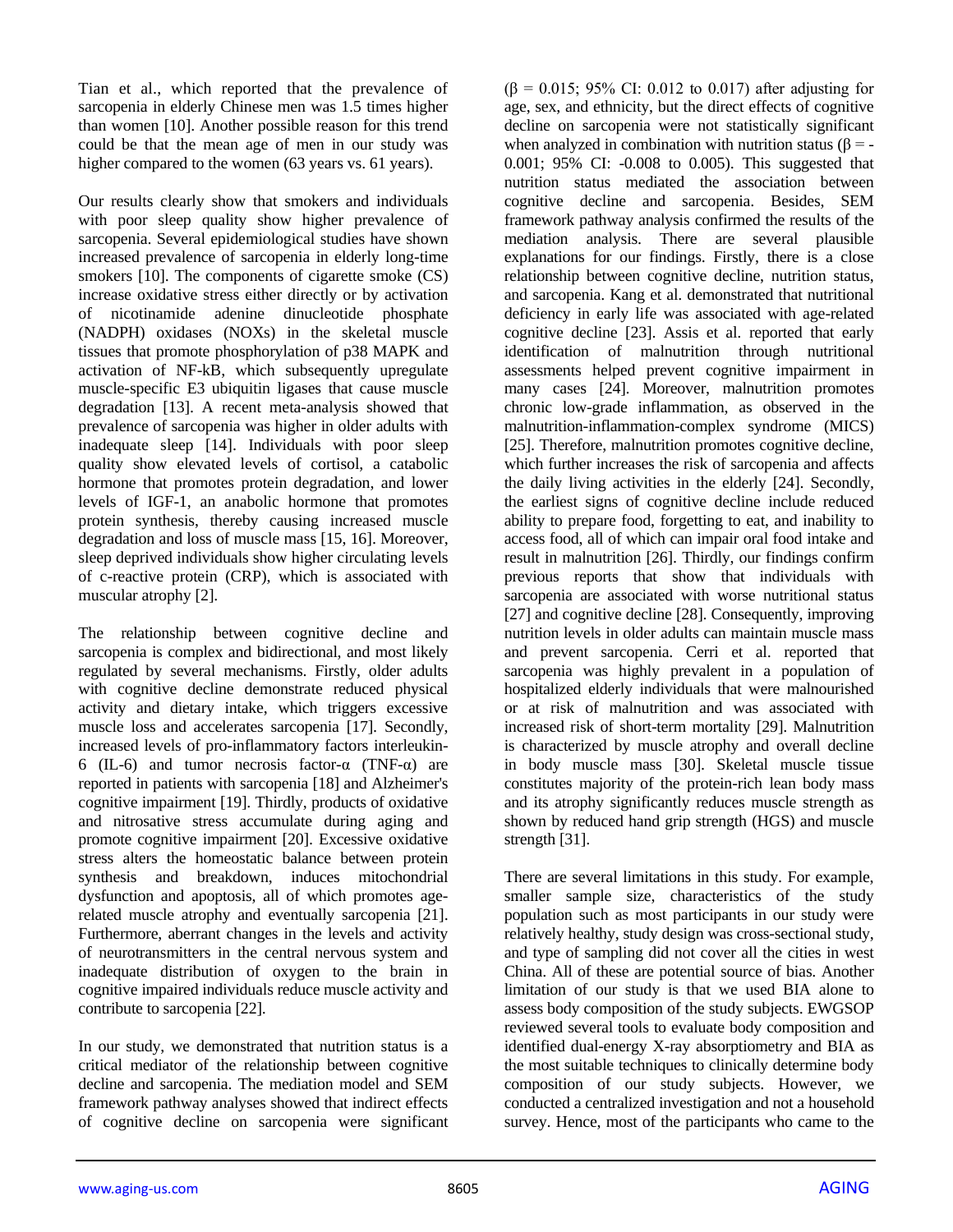site of investigation on their own were relatively healthy. This may have affected the actual determination of sarcopenia prevalence in the study community. However, we analyzed sufficient samples that allowed evaluation of regression models after optimally adjusting for multiple confounding factors. Moreover, the results of our study were similar to previous reports, thereby demonstrating robustness of our analysis.

In conclusion, our study demonstrated that the relationship between cognitive decline and sarcopenia was mediated by nutrition status. Therefore, our study suggests that improved nutrition status in older adults with cognitive decline can delay or counteract sarcopenia.

### **MATERIALS AND METHODS**

#### **Study design and data collection**

We performed this analysis using data from the West China Health and Aging Trend (WCHAT) study, which was conducted in accordance with the 1964 Declaration of Helsinki guidelines and its later amendments. The research was approved by the Ethical Review Committee of West China Hospital (Committee reference number: 2017(445); Registration number: ChiCTR 1800018895). Previous reports have published details of the surveys used to generate this data [27, 28, 32]. The data was collected from Yunnan, Guizhou, Sichuan, and Xinjiang provinces in West China. The enrolled participants were 50 years and older. We obtained written and signed informed consent from all participants. The base-line response rate derived from multi-stage cluster sampling was 50.2%. Initially, we recruited 7536 communitydwelling multi-ethnic residents for this study. Among these, 4500 participants were eligible for further analysis of sarcopenia characteristics based on the bioelectrical impedance analysis (BIA). Finally, 4023 participants were included for analysis after excluding 467 participants for not completing nutrition status assessment and another 10 participants for not completing cognitive assessment. The data was collected using face to face and one-on-one personal interviews conducted by medical students who were trained to interview study subjects and collect the questionnaire data. Other anthropometric and bioimpedance measurements were collected by trained technicians.

#### **Sarcopenia evaluation**

Sarcopenia was measured according to the AWGS 2014 diagnostic criteria by assessing muscle mass, muscle strength, and physical performance [33]. Bioelectric Impedance Analysis (BIA) was performed to determine muscle mass using the INbody770 body composition instrument [34]. The cut-off value for the appendicular

skeletal muscle mass index (ASMI) was  $7.0 \text{ kg/m}^2$  in men and  $5.7 \text{ kg/m}^2$  in women [33].

Grip strength was measured with a grip dynamometer (EH101; Camry, Zhongshan, China). During the grip strength test, subjects held the grip dynamometer with their dominant hand, stood upright, kept their feet separated (shoulder-width apart), and let their arms droop naturally. The test was performed twice independently and the largest value was used for the final analysis. The cut-off grip strength value was 26 kg in men and 18 kg in women [33].

Physical performance was determined by measuring gait speed with an infrared sensor. The acceleration phase was strictly excluded from the walking time. During the test, subjects wore common shoes and could use mobility aids, but were not assisted by others. The cut-off value of gait speed was  $0.8 \text{ m/s}^{13}$ .

#### **Evaluation of other clinical parameters**

The baseline demographic information included (1) General personal data: age, gender, ethnicity (Han, Zang, Qiang, Yi and others), educational level, and occupation; (2) Lifestyle characteristics: tea drinking, alcohol drinking, and smoking. Anthropometric measurements included height, weight, and body mass index (BMI). Sleep quality was assessed using Pittsburgh sleep quality index (PSQI). PSQI scores >5 were considered as characteristic of poor sleep quality [35]. Cognitive status was measured using the 10-item Short Portable Mental Status Questionnaire (SPMSQ) [36]. Higher SPMSQ scores indicated lower cognitive ability. Depressive symptoms were assessed using 15-item Geriatric Depression Scale (GDS-15) and patients with GDS-15 scores  $\geq$ 5 were classified as depressed [37]. Anxiety status was assessed using the Generalized Anxiety Disorder (GAD-7) questionnaire and patients with GAD-7 scores ≥5 were considered as those with anxiety [38]. Nutrition status was graded using the Mini Nutrition Assessment-Short Form (MNA-SF) scale; MNA-SF scores from 0~7 indicated malnutrition status, 8~11 indicated malnutrition risk, 12~14 indicated good nutrition status [39]. Patients self-reported any medical history of chronic disease such as hypertension, osteoarticular disease, coronary heart disease, lung disease, diabetes mellitus, tumors, and others.

#### **Statistical analysis**

Statistical analysis was performed using the R software (version 4.0.2). Kolmogorov-Smirnov test was used to determine normalized distribution of variables. The baseline data are presented as means± standard deviation (SD) or frequencies. The differences between groups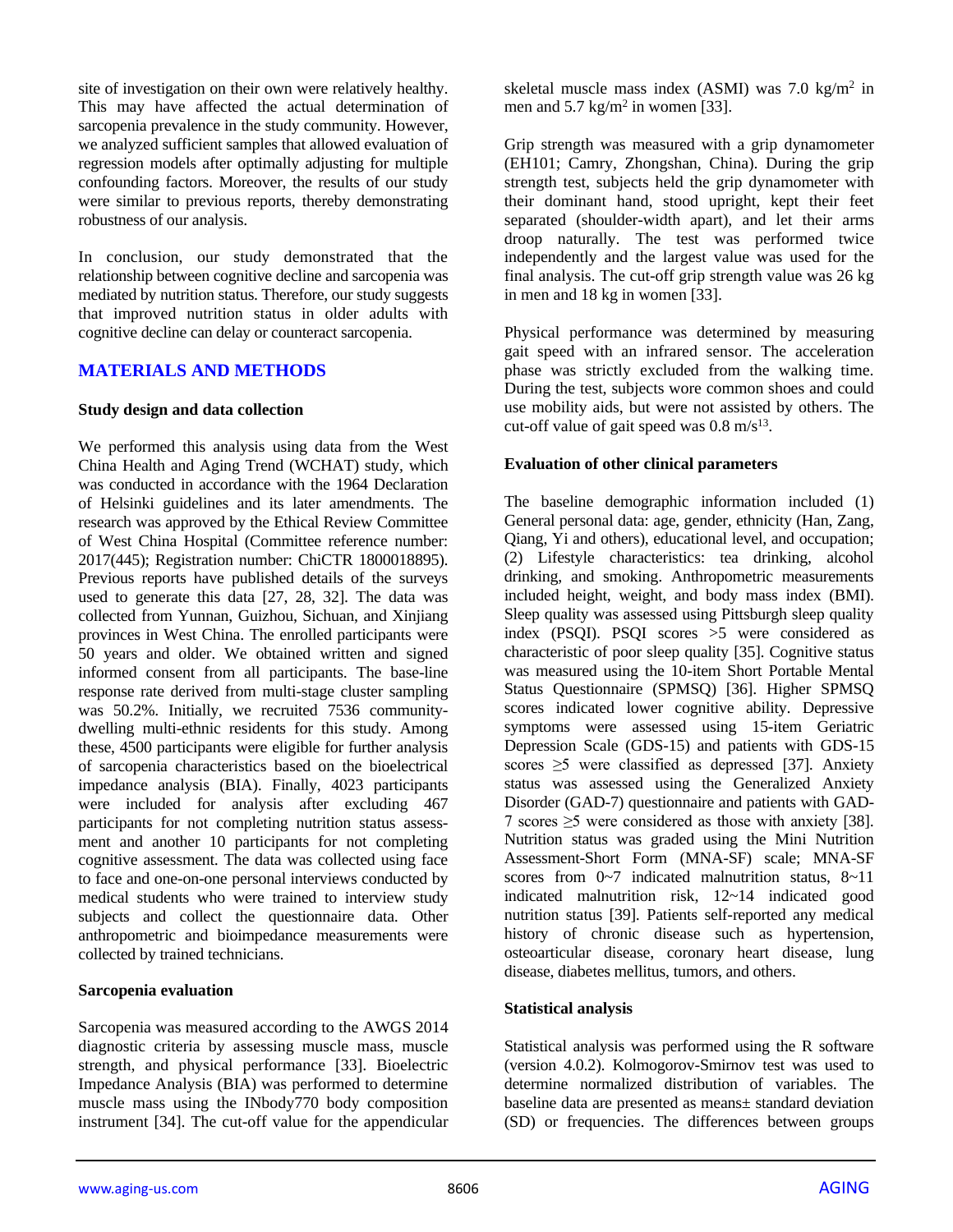were analyzed by one-way analysis of variance (ANOVA) for continuous variables and chi squared test for categorical variables. The association between cognitive score and sarcopenia was analyzed by binary regression using four separate models in which cognitive decline was plotted as the predictor variable and sarcopenia categories were plotted as the outcome variables. The four models were as follows: (1) Model 1 adjusted by sex, gender, and ethnic groups; (2) Model 2 adjusted by Model  $1 +$  life styles (smoking, drinking alcohol and drinking tea), and sleep quality; (3) Model 3 adjusted by Model  $2 +$  chronic disease comorbidity, depression and anxiety; (4) Model 4 adjusted by Model 3 + nutrition status. The role of nutrition status in cognitive decline and sarcopenia was analyzed using the Mediation package in R (version 4.0.2) [40]. Mediation hypotheses were adjusted for age, sex, and ethnicity using biascorrected bootstrap method with 4023 samples to calculate confidence intervals  $(95\%)$ . P < 0.05 was considered statistically significant. The effect was considered indirect if the confidence interval did not include zero. The SEM pathway analysis was performed with the SEM package in R (version 4.0.2) [41].

## **AUTHOR CONTRIBUTIONS**

Xiaolei Liu contributed to conceptualization, data collection, data curation, formal analysis, writing the original draft, and review and editing of the paper. Xin Xia and Fengjuan Hu contributed to data collection, data curation, and review and editing of the paper. Lisha Hou and Shuli Jia contributed to data collection, data curation. Yixin Liu and Linghui Deng contributed to data collection, data curation. Yan Zhang and Wanyu Zhao contributed to data collection, data curation. Gongchang Zhang contributed to data collection, data curation. Jirong Yue contributed to study conceptualization, data collection, and review and editing of the paper. Birong Dong contributed to study conceptualization, funding acquisition, investigation, methodology, project administration, supervision, and review and editing of the paper.

# **CONFLICTS OF INTEREST**

The authors declare that there are no conflicts of interest.

# **FUNDING**

This project was financially supported by grants from Chinese National Science & Technology Pillar Program (2020YFC2005600/02), the National Clinical Research Center for Geriatrics (Grant No. Z2018B09), the Fundamental Research Funds for the Central University (Grant No. 20826041D4046), Post-doc Epidemic Prevention and Control Program (Grant No.

0040204153349), West China Hospital Post-doc Program (Grant No. 2020HXBH011). National Key R&D Program of China (Grant Nos. 2017YFC0840100 and 2017YFC0840101); Sichuan Science and Technology Program (Grant Nos. 2018TJPT0015 and 2018JY0094).

## **REFERENCES**

- 1. Marzetti E, Calvani R, Tosato M, Cesari M, Di Bari M, Cherubini A, Collamati A, D'Angelo E, Pahor M, Bernabei R, Landi F, and SPRINTT Consortium. Sarcopenia: an overview. Aging Clin Exp Res. 2017; 29:11–17. <https://doi.org/10.1007/s40520-016-0704-5> PMI[D:28155183](https://pubmed.ncbi.nlm.nih.gov/28155183)
- 2. Roubenoff R, Hughes VA. Sarcopenia: current concepts. J Gerontol A Biol Sci Med Sci. 2000; 55:M716–24. <https://doi.org/10.1093/gerona/55.12.m716> PMI[D:11129393](https://pubmed.ncbi.nlm.nih.gov/11129393)
- 3. Kim M, Won CW. Sarcopenia in Korean communitydwelling adults aged 70 years and older: application of screening and diagnostic tools from the Asian working group for sarcopenia 2019 update. J Am Med Dir Assoc. 2020; 21:752–58. <https://doi.org/10.1016/j.jamda.2020.03.018>
	- PMI[D:32386844](https://pubmed.ncbi.nlm.nih.gov/32386844)
- 4. Shafiee G, Keshtkar A, Soltani A, Ahadi Z, Larijani B, Heshmat R. Prevalence of sarcopenia in the world: a systematic review and meta- analysis of general population studies. J Diabetes Metab Disord. 2017; 16:21. <https://doi.org/10.1186/s40200-017-0302-x>

PMI[D:28523252](https://pubmed.ncbi.nlm.nih.gov/28523252)

- 5. Pacifico J, Geerlings MA, Reijnierse EM, Phassouliotis C, Lim WK, Maier AB. Prevalence of sarcopenia as a comorbid disease: a systematic review and metaanalysis. Exp Gerontol. 2020; 131:110801. <https://doi.org/10.1016/j.exger.2019.110801> PMI[D:31887347](https://pubmed.ncbi.nlm.nih.gov/31887347)
- 6. Sato PH, Ferreira AA, Rosado EL. The prevalence and risk factors for sarcopenia in older adults and longliving older adults. Arch Gerontol Geriatr. 2020; 89:104089. <https://doi.org/10.1016/j.archger.2020.104089> PMI[D:32388069](https://pubmed.ncbi.nlm.nih.gov/32388069)
- 7. Hsu YH, Chou MY, Chu CS, Liao MC, Wang YC, Lin YT, Chen LK, Liang CK. Predictive effect of malnutrition on long-term clinical outcomes among older men: a prospectively observational cohort study. J Nutr Health Aging. 2019; 23:876–82. <https://doi.org/10.1007/s12603-019-1246-2> PMI[D:31641739](https://pubmed.ncbi.nlm.nih.gov/31641739)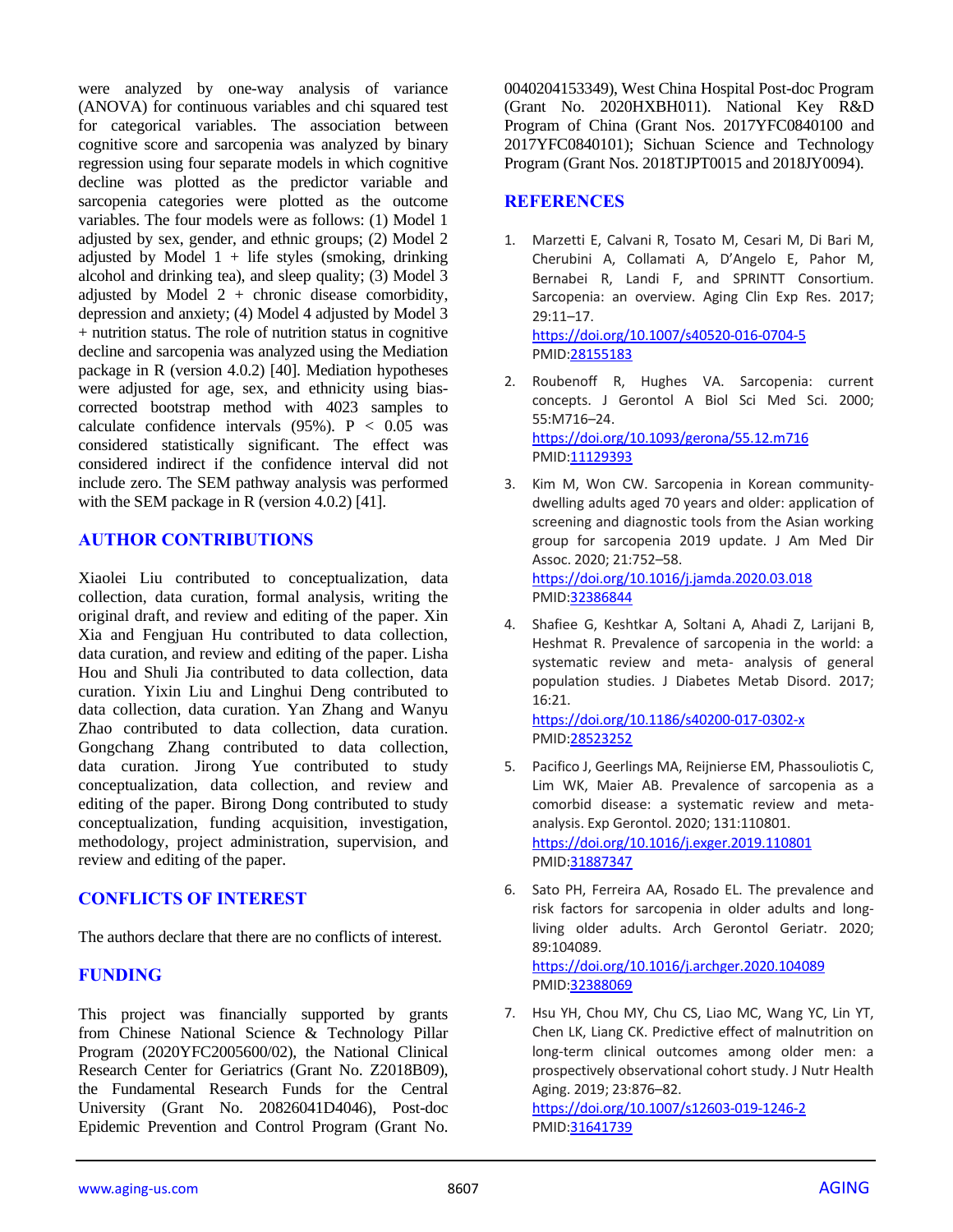8. Kimura A, Sugimoto T, Kitamori K, Saji N, Niida S, Toba K, Sakurai T. Malnutrition is associated with behavioral and psychiatric symptoms of dementia in older women with mild cognitive impairment and early-stage Alzheimer's disease. Nutrients. 2019; 11:1951.

<https://doi.org/10.3390/nu11081951> PMID[:31434232](https://pubmed.ncbi.nlm.nih.gov/31434232)

- 9. Perez-Sousa MA, Venegas-Sanabria LC, Chavarro-Carvajal DA, Cano-Gutierrez CA, Izquierdo M, Correa-Bautista JE, Ramírez-Vélez R. Gait speed as a mediator of the effect of sarcopenia on dependency in activities of daily living. J Cachexia Sarcopenia Muscle. 2019; 10:1009–15. <https://doi.org/10.1002/jcsm.12444> PMID[:31066999](https://pubmed.ncbi.nlm.nih.gov/31066999)
- 10. Tian S, Xu Y, Han F. Prevalence of sarcopenia in the community-dwelling, elderly Chinese population: a systematic review and meta-analysis. The Lancet. 2017; 390:S35.
- 11. Dorosty A, Arero G, Chamar M, Tavakoli S. Prevalence of sarcopenia and its association with socioeconomic status among the elderly in Tehran. Ethiop J Health Sci. 2016; 26:389–96. <https://doi.org/10.4314/ejhs.v26i4.11> PMID[:27587937](https://pubmed.ncbi.nlm.nih.gov/27587937)
- 12. Yoowannakul S, Tangvoraphonkchai K, Vongsanim S, Mohamed A, Davenport A. Differences in the prevalence of sarcopenia in haemodialysis patients: the effects of gender and ethnicity. J Hum Nutr Diet. 2018; 31:689–96.

<https://doi.org/10.1111/jhn.12555> PMID[:29611250](https://pubmed.ncbi.nlm.nih.gov/29611250)

- 13. Rom O, Kaisari S, Aizenbud D, Reznick AZ. Sarcopenia and smoking: a possible cellular model of cigarette smoke effects on muscle protein breakdown. Ann N Y Acad Sci. 2012; 1259:47–53. <https://doi.org/10.1111/j.1749-6632.2012.06532.x> PMID[:22758636](https://pubmed.ncbi.nlm.nih.gov/22758636)
- 14. Rubio-Arias JÁ, Rodríguez-Fernández R, Andreu L, Martínez-Aranda LM, Martínez-Rodriguez A, Ramos-Campo DJ. Effect of sleep quality on the prevalence of sarcopenia in older adults: a systematic review with meta-analysis. J Clin Med. 2019; 8:2156. <https://doi.org/10.3390/jcm8122156> PMID[:31817603](https://pubmed.ncbi.nlm.nih.gov/31817603)
- 15. Buchmann N, Spira D, Norman K, Demuth I, Eckardt R, Steinhagen-Thiessen E. Sleep, muscle mass and muscle function in older people. Dtsch Arztebl Int. 2016; 113:253–60. <https://doi.org/10.3238/arztebl.2016.0253> PMID[:27151463](https://pubmed.ncbi.nlm.nih.gov/27151463)
- 16. Stitt TN, Drujan D, Clarke BA, Panaro F, Timofeyva Y, Kline WO, Gonzalez M, Yancopoulos GD, Glass DJ. The IGF-1/PI3K/Akt pathway prevents expression of muscle atrophy-induced ubiquitin ligases by inhibiting FOXO transcription factors. Mol Cell. 2004; 14:395–403. [https://doi.org/10.1016/s1097-2765\(04\)00211-4](https://doi.org/10.1016/s1097-2765(04)00211-4) PMI[D:15125842](https://pubmed.ncbi.nlm.nih.gov/15125842)
- 17. Roubenoff R. Exercise, sarcopenia, cognition, and mood. Nestle Nutr Workshop Ser Clin Perform Programme. 2002; 6:151–9; discussion 160–2. <https://doi.org/10.1159/000061864> PMI[D:16969973](https://pubmed.ncbi.nlm.nih.gov/16969973)
- 18. Beyer I, Mets T, Bautmans I. Chronic low-grade inflammation and age-related sarcopenia. Curr Opin Clin Nutr Metab Care. 2012; 15:12–22. <https://doi.org/10.1097/MCO.0b013e32834dd297> PMI[D:22108098](https://pubmed.ncbi.nlm.nih.gov/22108098)
- 19. Licastro F, Pedrini S, Caputo L, Annoni G, Davis LJ, Ferri C, Casadei V, Grimaldi LM. Increased plasma levels of interleukin-1, interleukin-6 and alpha-1 antichymotrypsin in patients with Alzheimer's disease: peripheral inflammation or signals from the brain? J Neuroimmunol. 2000; 103:97–102. [https://doi.org/10.1016/s0165-5728\(99\)00226-x](https://doi.org/10.1016/s0165-5728(99)00226-x) PMI[D:10674995](https://pubmed.ncbi.nlm.nih.gov/10674995)
- 20. Mangialasche F, Polidori MC, Monastero R, Ercolani S, Camarda C, Cecchetti R, Mecocci P. Biomarkers of oxidative and nitrosative damage in Alzheimer's disease and mild cognitive impairment. Ageing Res Rev. 2009; 8:285–305. <https://doi.org/10.1016/j.arr.2009.04.002> PMI[D:19376275](https://pubmed.ncbi.nlm.nih.gov/19376275)
- 21. Meng SJ, Yu LJ. Oxidative stress, molecular inflammation and sarcopenia. Int J Mol Sci. 2010; 11:1509–26. <https://doi.org/10.3390/ijms11041509> PMI[D:20480032](https://pubmed.ncbi.nlm.nih.gov/20480032)
- 22. Walston J, Hadley EC, Ferrucci L, Guralnik JM, Newman AB, Studenski SA, Ershler WB, Harris T, Fried LP. Research agenda for frailty in older adults: toward a better understanding of physiology and etiology: summary from the American geriatrics society/national institute on aging research conference on frailty in older adults. J Am Geriatr Soc. 2006; 54:991–1001. <https://doi.org/10.1111/j.1532-5415.2006.00745.x>

PMI[D:16776798](https://pubmed.ncbi.nlm.nih.gov/16776798)

23. Kang Y, Zhang Y, Feng Z, Liu M, Li Y, Yang H, Wang D, Zheng L, Lou D, Cheng L, Chen C, Zhou W, Feng Y, et al. Nutritional deficiency in early life facilitates agingassociated cognitive decline. Curr Alzheimer Res. 2017; 14:841–49.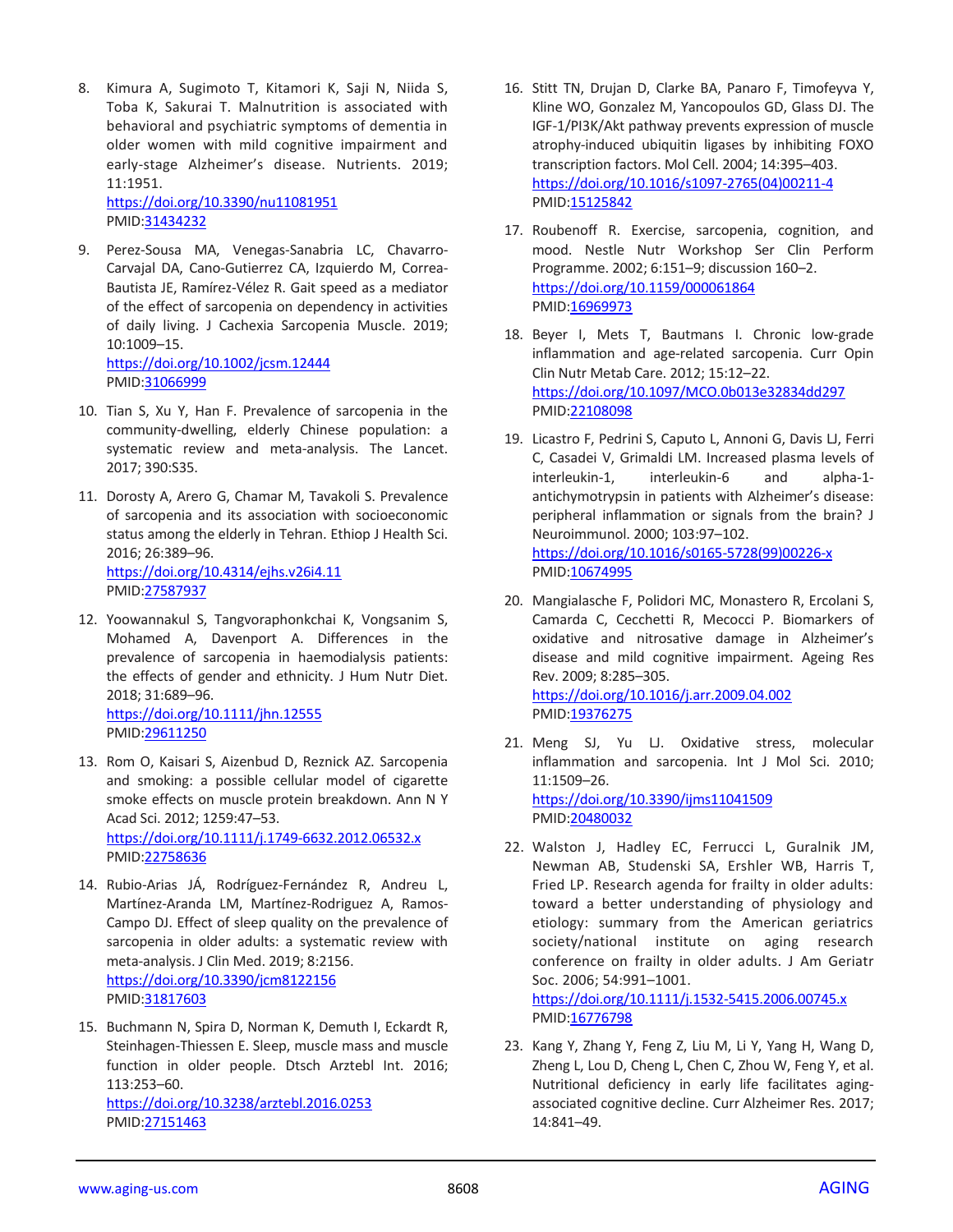<https://doi.org/10.2174/1567205014666170425112331> PMID[:28443508](https://pubmed.ncbi.nlm.nih.gov/28443508)

24. Assis AP, de Oliveira BT, Gomes AL, Soares AD, Guimarães NS, Gomes JM. The association between nutritional status, advanced activities of daily living, and cognitive function among Brazilian older adults living in care homes. Geriatr Nurs. 2020; 41: 899–904.

<https://doi.org/10.1016/j.gerinurse.2020.06.014> PMID[:32653259](https://pubmed.ncbi.nlm.nih.gov/32653259)

- 25. Kalantar-Zadeh K, Ikizler TA, Block G, Avram MM, Kopple JD. Malnutrition-inflammation complex syndrome in dialysis patients: causes and consequences. Am J Kidney Dis. 2003; 42:864–81. <https://doi.org/10.1016/j.ajkd.2003.07.016> PMID[:14582032](https://pubmed.ncbi.nlm.nih.gov/14582032)
- 26. Amarya S, Singh K, Sabharwal M. Changes during aging and their association with malnutrition. Journal of Clinical Gerontology and Geriatrics. 2015; 6:78–84.

<https://doi.org/10.1016/j.jcgg.2015.05.003>

- 27. Liu X, Hao Q, Yue J, Hou L, Xia X, Zhao W, Zhang Y, Ge M, Ge N, Dong B. Sarcopenia, obesity and sarcopenia obesity in comparison: prevalence, metabolic profile, and key differences: results from WCHAT study. J Nutr Health Aging. 2020; 24:429–37. <https://doi.org/10.1007/s12603-020-1332-5> PMID[:32242211](https://pubmed.ncbi.nlm.nih.gov/32242211)
- 28. Liu X, Hou L, Xia X, Liu Y, Zuo Z, Zhang Y, Zhao W, Hao Q, Yue J, Dong B. Prevalence of sarcopenia in multi ethnics adults and the association with cognitive impairment: findings from West-China health and aging trend study. BMC Geriatr. 2020; 20:63. <https://doi.org/10.1186/s12877-020-1468-5> PMID[:32066390](https://pubmed.ncbi.nlm.nih.gov/32066390)
- 29. Cerri AP, Bellelli G, Mazzone A, Pittella F, Landi F, Zambon A, Annoni G. Sarcopenia and malnutrition in acutely ill hospitalized elderly: Prevalence and outcomes. Clin Nutr. 2015; 34:745–51. <https://doi.org/10.1016/j.clnu.2014.08.015>
- 30. Fischer M, JeVenn A, Hipskind P. Evaluation of muscle and fat loss as diagnostic criteria for malnutrition. Nutr Clin Pract. 2015; 30:239–48. <https://doi.org/10.1177/0884533615573053> PMID[:25753808](https://pubmed.ncbi.nlm.nih.gov/25753808)
- 31. Vandewoude MF, Alish CJ, Sauer AC, Hegazi RA. Malnutrition-sarcopenia syndrome: is this the future of nutrition screening and assessment for older adults? J Aging Res. 2012; 2012:651570. <https://doi.org/10.1155/2012/651570> PMID[:23024863](https://pubmed.ncbi.nlm.nih.gov/23024863)
- 32. Liu X, Hao Q, Hou L, Xia X, Zhao W, Zhang Y, Ge M, Liu

Y, Zuo Z, Yue J, Dong B. Ethnic groups differences in the prevalence of sarcopenia using the AWGS criteria. J Nutr Health Aging. 2020; 24:665–71. <https://doi.org/10.1007/s12603-020-1381-9> PMID[:32510121](https://pubmed.ncbi.nlm.nih.gov/32510121)

33. Chen LK, Liu LK, Woo J, Assantachai P, Auyeung TW, Bahyah KS, Chou MY, Chen LY, Hsu PS, Krairit O, Lee JS, Lee WJ, Lee Y, et al. Sarcopenia in Asia: consensus report of the Asian working group for sarcopenia. J Am Med Dir Assoc. 2014; 15: 95–101. <https://doi.org/10.1016/j.jamda.2013.11.025>

PMID[:24461239](https://pubmed.ncbi.nlm.nih.gov/24461239)

34. Wang H, Hai S, Cao L, Zhou J, Liu P, Dong BR. Estimation of prevalence of sarcopenia by using a new bioelectrical impedance analysis in Chinese community-dwelling elderly people. BMC Geriatr. 2016; 16:216.

<https://doi.org/10.1186/s12877-016-0386-z> PMID[:28031025](https://pubmed.ncbi.nlm.nih.gov/28031025)

- 35. Buysse DJ, Reynolds CF 3rd, Monk TH, Berman SR, Kupfer DJ. The pittsburgh sleep quality index: a new instrument for psychiatric practice and research. Psychiatry Res. 1989; 28:193–213. [https://doi.org/10.1016/0165-1781\(89\)90047-4](https://doi.org/10.1016/0165-1781(89)90047-4) PMID[:2748771](https://pubmed.ncbi.nlm.nih.gov/2748771)
- 36. Pfeiffer E. A short portable mental status questionnaire for the assessment of organic brain deficit in elderly patients. J Am Geriatr Soc. 1975; 23:433–41. <https://doi.org/10.1111/j.1532-5415.1975.tb00927.x> PMID[:1159263](https://pubmed.ncbi.nlm.nih.gov/1159263)
- 37. Lim PP, Ng LL, Chiam PC, Ong PS, Ngui FT, Sahadevan S. Validation and comparison of three brief depression scales in an elderly Chinese population. Int J Geriatr Psychiatry. 2000; 15:824–30. [https://doi.org/10.1002/1099-1166\(200009\)15:9](https://doi.org/10.1002/1099-1166(200009)15:9%3c824::aid-gps207%3e3.0.co;2-c) [<824::aid-gps207>3.0.co;2-c](https://doi.org/10.1002/1099-1166(200009)15:9%3c824::aid-gps207%3e3.0.co;2-c) PMID[:10984729](https://pubmed.ncbi.nlm.nih.gov/10984729)
- 38. Swinson RP. The GAD-7 scale was accurate for diagnosing generalised anxiety disorder. Evid Based Med. 2006; 11:184. <https://doi.org/10.1136/ebm.11.6.184> PMID[:17213178](https://pubmed.ncbi.nlm.nih.gov/17213178)
- 39. Zhang L, Wang C, Sha SY, Kwauk S, Miller AR, Xie MS, Dong YQ, Kong QQ, Wu LJ, Zhang FZ, Liu J, Wang GS, Jing Y, Wang LC. Mini-nutrition assessment, malnutrition, and postoperative complications in elderly Chinese patients with lung cancer. J BUON. 2012; 17:323–26. PMID[:22740213](https://pubmed.ncbi.nlm.nih.gov/22740213)
- 40. Preacher KJ, Hayes AF. Asymptotic and resampling